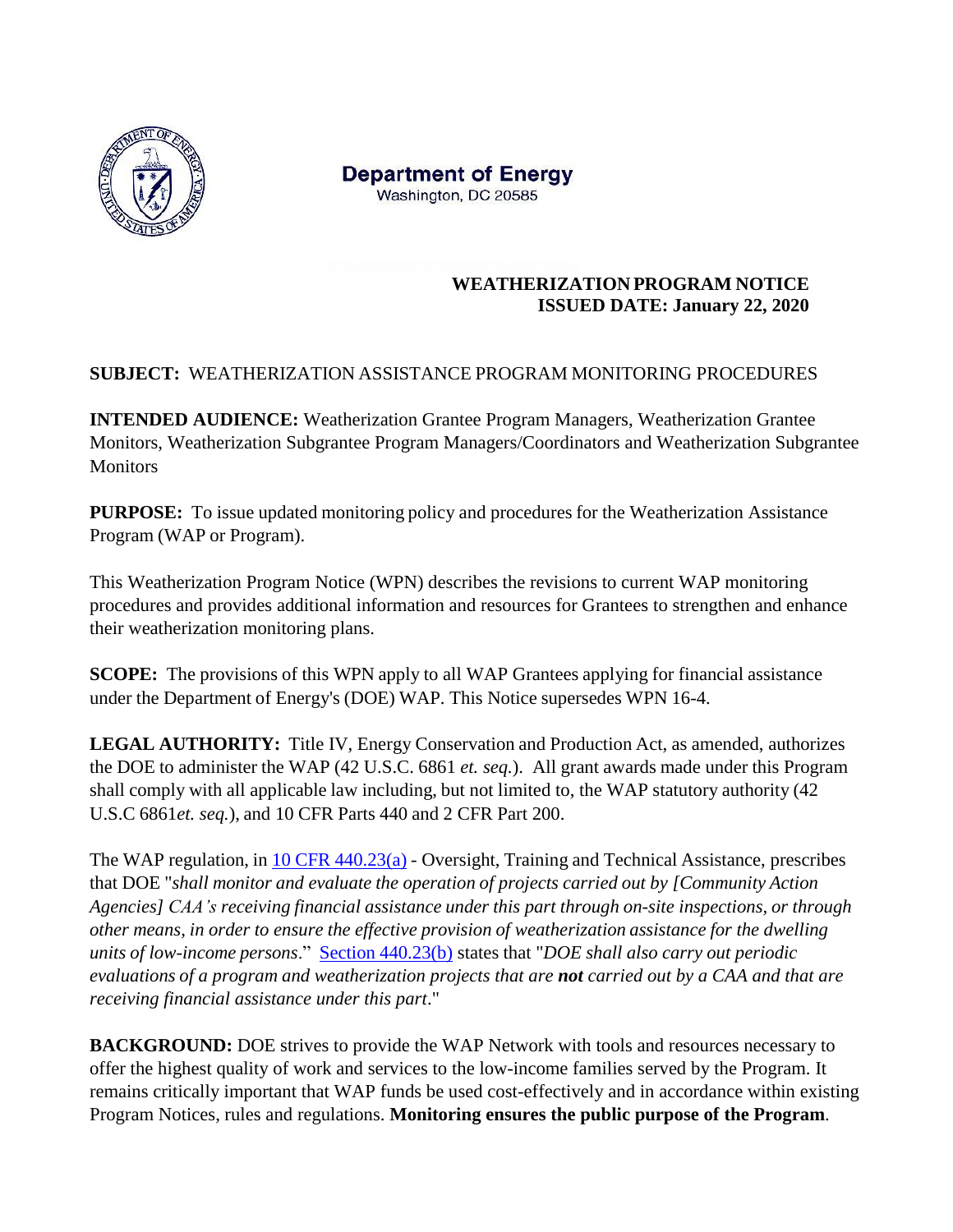DOE aims to maintain the highest levels of performance through a monitoring process that has the following goals:

- Ensure proper and timely use of funds and realization of expected benefits,
- Provide transparency and accountability,
- Provide quality control, and;
- Provide training and technical assistance (T&TA).

**PROCESS:** [10 CFR 440.23,](https://www.ecfr.gov/cgi-bin/text-idx?SID=a3d581d53e3699f080adc5cb266d518e&mc=true&node=se10.3.440_123&rgn=div8) deems monitoring a necessary element to properly oversee the Program at all levels of implementation – Federal (DOE), State or Tribe (Grantee), and Local (Subgrantee). This Program Notice outlines the expectation for monitoring at all levels.

The Program announced in September 2019 a pilot to improve service to WAP Grantees. DOE will transition from a single WAP Project Officer (PO) serving one Grantee to a "team" approach, with each Grantee assigned a Programmatic PO and a Technical PO. As a result, both POs will complete ad-hoc, quarterly desktop and onsite monitoring in their respective areas. DOE's goal is to provide comprehensive monitoring and provide improved technical assistance to WAP Grantees.

The following sections describe the monitoring process, by entity.

#### **DOE Monitoring of Grantees**

Per [10 CFR 440.23\(b\),](https://ecfr.io/Title-10/se10.3.440_123) DOE shall "*also carry out periodic evaluations of a program and weatherization projects that are not carried out by a CAA and that are receiving financial assistance under this part.*" DOE focuses their monitoring activities to assist Grantees to:

- Continue to meet the Program requirements,
- Identify any new monitoring assessments or deficiencies,
- Resolve any outstanding findings, concerns, or recommendations,
- Identify T&TA needs, and;
- Document best practices for distribution to the Network.

DOE performs comprehensive monitoring that includes:

- Onsite Monitoring
- Desktop and Ad Hoc Monitoring

Depending on the specific Grantee and/or Subgrantee situation or need, additional onsite visits may be conducted by DOE.

DOE WAP staff continually refines the current monitoring processes and prepares information to assist Grantees and Subgrantees in meeting their oversight responsibilities. This includes the development of consistent monitoring standards in approved state plans and full compliance with Federal regulations and aligned with WPNs.

 $\mathcal{D}_{\mathcal{L}}$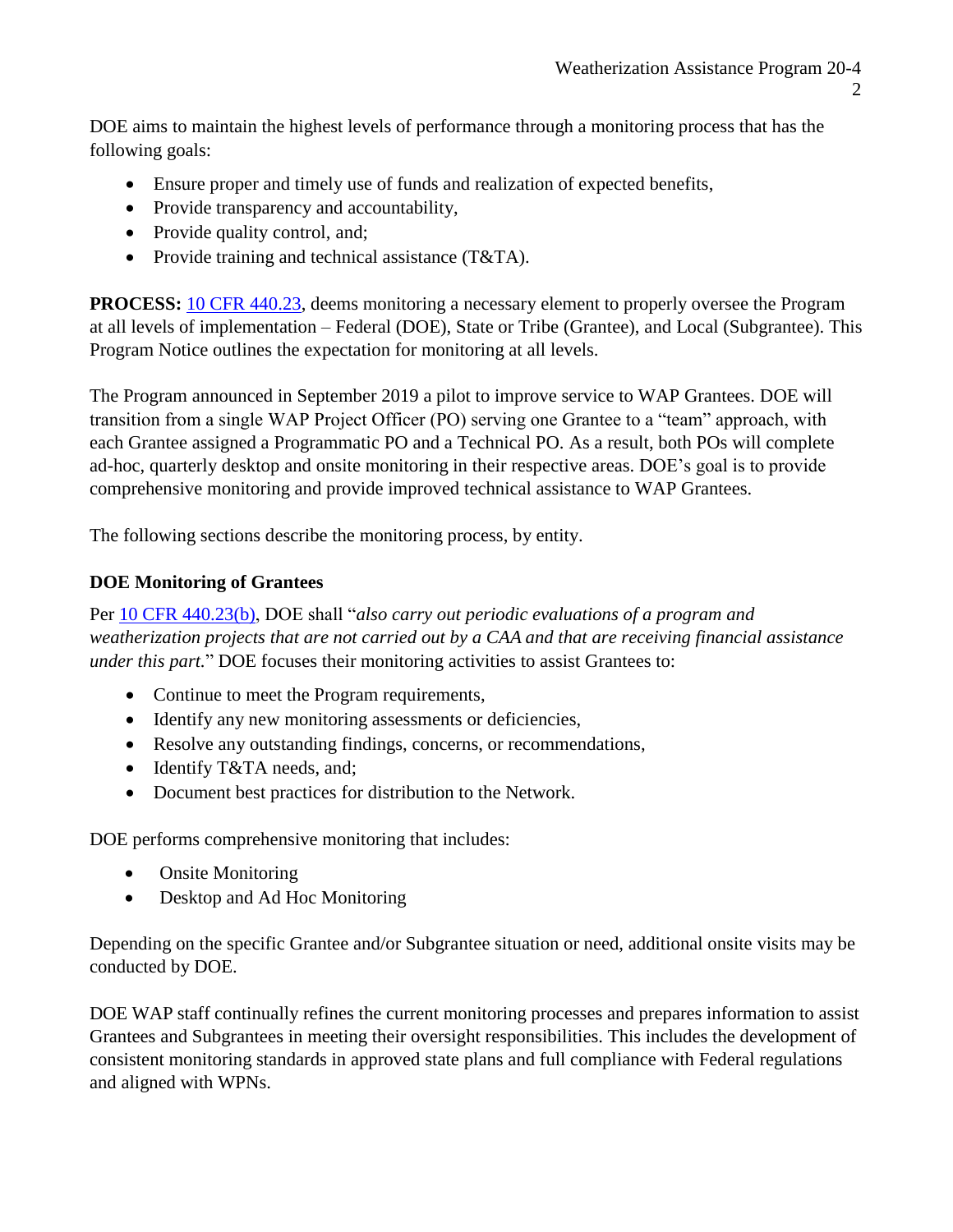### **DOE Monitoring of Grantees - Onsite Monitoring**

The onsite monitoring process has been updated to reflect the current changes within the WAP PO assignment structure.

The PO team will monitor the Grantee's performance against their approved monitoring process of its Subgrantees against the minimum requirements of the Program and/or the Grantee's current, approved WAP Application (Plan). Grantees can expect their PO team review any or all components in the Grantee Programmatic and Management, Technical and corresponding Subgrantee checklists during a monitoring visit, dependent on the current priorities.

During an onsite monitoring visit, the PO team will review the Grantee's program, administration, management and technical activities. In addition, the PO team will conduct onsite visits to selected Subgrantees to assess how the Grantee monitors their Subgrantee's weatherization operations. The Subgrantees will be selected in coordination with the Grantee, and the visit will include reviewing a sample of in-process and completed units diverse in housing type (single family, multifamily and manufactured housing), fuel sources and other variables such as energy audits vs. priority list, lead safe practices, etc.).

An additional component of the DOE onsite monitoring includes a Quality Management Assurance (QMA), which is a technical review of weatherized units. The QMA reviews are detailed in scope and may be conducted by a representative of DOE. At the time of the QMA review, technical assistance may be provided to the Grantee, Subgrantees and/or their contractors.

A monitoring overview email with specifics within the Performance and Accountability for Grants in Energy (PAGE) system will be issued to the Grantee within 30 calendar days of the completion of the visit. The monitoring overview will include:

- Completed monitoring checklists or subsets of the checklist(s), as appropriate;
- Identified T&TA needs; and
- A schedule and/or due dates for any Corrective Action Plan (CAP) or follow-up actions required by the Grantee.

A CAP is a step by step plan to address an identified deficiency. The CAP must identify the underlying reason(s) and how it will address the issues to resolve the finding(s). Development of a CAP ensures a plan and process to correct and ensure the deficiencies do not reoccur. Grantees can use the related notices and/or memos as tools to help correct deficiencies within their submitted CAP.

Grantees are required to submit a CAP to address any identified findings and concerns through any monitoring activity within 30 calendar days after the monitoring report is received. Additional resources on CAP development can be located within the Monitoring section of the [WAP Program](https://www.energy.gov/eere/wipo/weatherization-assistance-program-grantee-manager-training-toolkit)  [Manager's Toolkit.](https://www.energy.gov/eere/wipo/weatherization-assistance-program-grantee-manager-training-toolkit)

The onsite monitoring checklists and analysis will undergo periodic reviews and be updated when needed to either incorporate new program requirements or remove out-of-date information.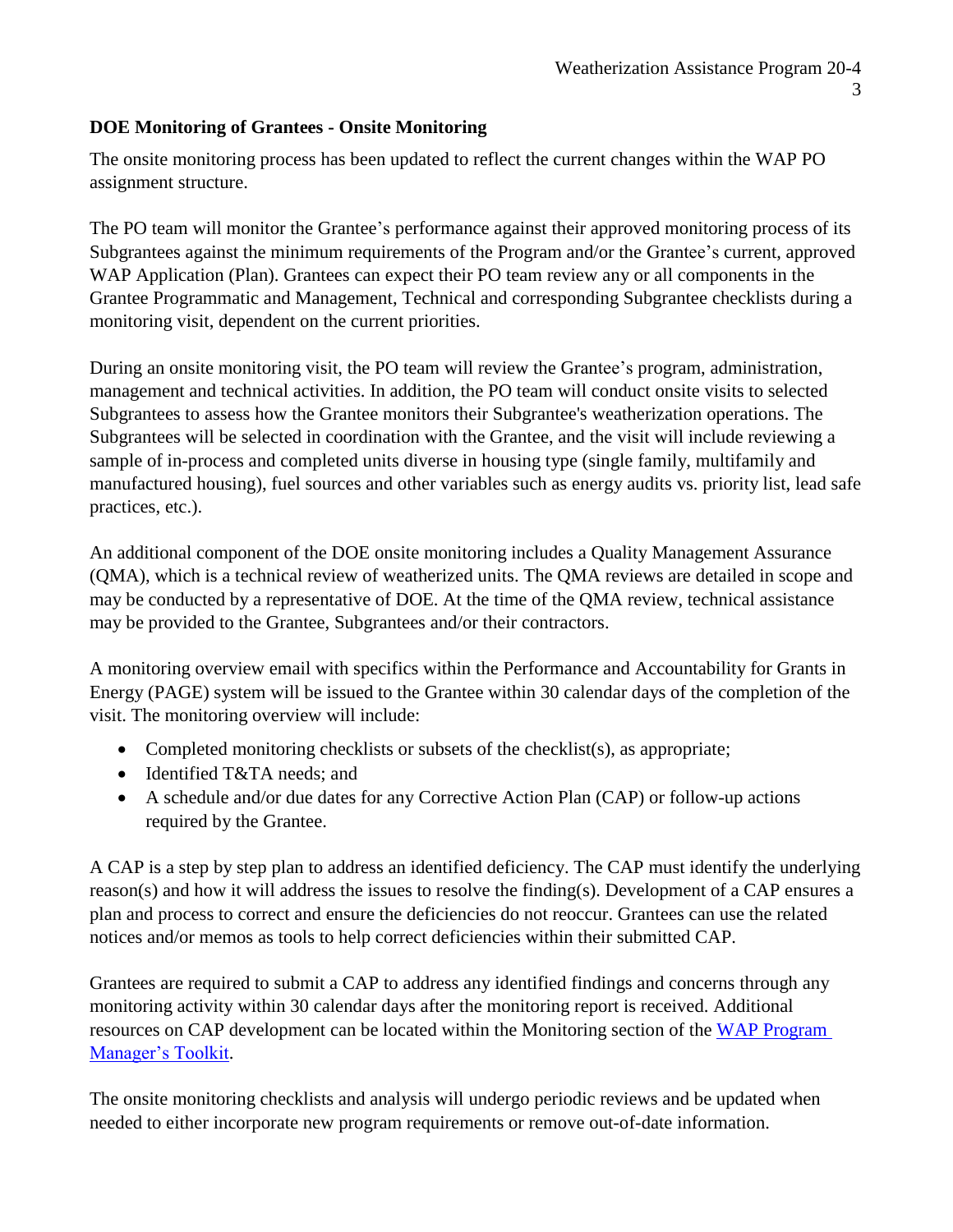### **DOE Monitoring of Grantees - Desktop & Ad Hoc Monitoring**

The PO teams will have regular communications with Grantees and conduct desktop and ad hoc monitoring.

#### **Desktop Monitoring**

- Required quarterly reviews driven by Grantee Financial and Production reports submitted on the  $30<sup>th</sup>$  of the month following the end of the quarter.
- Verifies the Grantee is in compliance with program requirements or identifies needed corrective actions to become compliant.
- If deficiencies are identified, **monitoring assessments** can be issued and may require CAPs within 30 days of issuance.

### **Ad Hoc Monitoring**

- Entails continuous review throughout the year, including the Application Plan approval, energy audit/priority list and field guide approvals, etc.
- Additional ongoing desktop or onsite monitoring driven by Grantee performance or concerns surrounding possible fraud, waste or abuse.
- Monitoring Assessments can be issued and may require CAPs.

As part of both desktop and ad hoc monitoring, the PO team will use reference materials (PAGE, production reports, conversations, correspondence, policies and procedures, fiscal reports, and Quality Assurance (QA) contractor data) to assist in this activity.

#### **DOE WAP Monitoring Assessment Definitions**

To address Network feedback via the American Consumer Satisfaction Index (ACSI) survey, DOE updated the monitoring assessment definitions to clarify the differences in what program deficiencies equate to a finding, concern or recommendation.

### **A Finding is:**

- Identified non-compliance with a statutory and regulatory program requirement and must include the citation for the requirement.
- Repeated or previously identified concerns (as defined on the next page) that remain unaddressed and cause non-compliance with a statutory and regulatory program requirement.

To resolve a finding, the PO will issue an action item with a deadline and a response from the Grantee acknowledging understanding of the finding(s) and action items/deadlines required. **A CAP shall be developed by the Grantee and submitted to DOE for approval. The CAP must identify the underlying reason(s) and how it will address the issues to resolve the finding(s). Grantees will use the corresponding notices and/or memos as tools to help correct deficiencies.**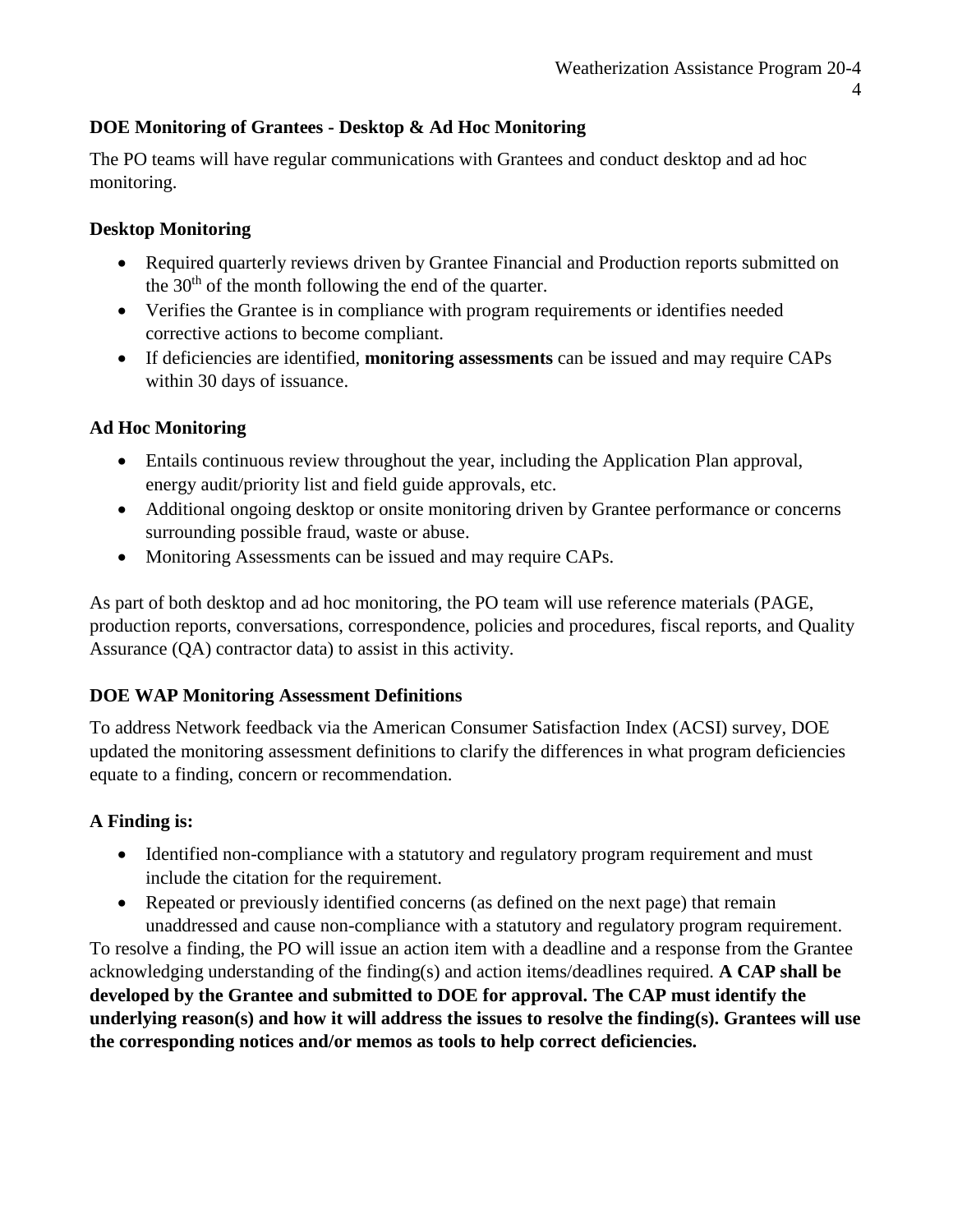## **A Concern is:**

- Inconsistencies between the Grantee's current approved plan (including required attachments) and actual implementation [\(440.12\)](https://www.ecfr.gov/cgi-bin/text-idx?SID=a3d581d53e3699f080adc5cb266d518e&mc=true&node=se10.3.440_112&rgn=div8). As a reminder, approved state plans and attachments are subject to review during the DOE monitoring process.
- Identified Grantee practices that, at present, may not be out of compliance with statutory or regulatory program requirements but do not reflect the safeguards/processes outlined in Program issued Notices specifically designed to ensure compliance with statutory and regulatory requirements;
- Identified non-compliance or omissions prescribed within the Grantee's annual Plan, policies and procedures that were the basis of the Grant award.
- Repeated program recommendations (defined below) that remain unaddressed and can lead to potential non-compliance.

To resolve a concern, the PO will issue an action item with a deadline and a response from the Grantee acknowledging understanding of the concern(s) and action items/deadlines required. **A CAP will be developed by the Grantee and submitted to DOE for approval. The CAP must identify milestones to address the underlining issues and resolve the concern.**

## **A Recommendation is:**

- Identified actions/changes to the Grantee's approach to ensure compliance with Program (statutory, regulatory, and Grantee) requirements;
- Suggested actions for consideration to improve merits of the Program, optimize policies and procedures and/or incorporate a best practice; and
- Identify options for available T&TA.

# **DOE's Monitoring Approach**

DOE's comprehensive monitoring of the Grantee must include the following areas and details. Each section is described in more detail in the attached monitoring instruments.

# **A. Approach.**

- **Programmatic and Management Monitoring**
	- **Subgrantee Review**
	- **Financial/Administrative**
	- Policy Advisory Council (PAC)
	- **Eligibility**
	- **Rental**
	- Financial and other audits
	- **Equipment/Inventory/Materials**
	- **Grantee Monitoring**
	- Feedback and Reporting
	- Staff or entity performing the programmatic or fiscal monitoring
	- How monitoring results are handled and required follow-up procedures.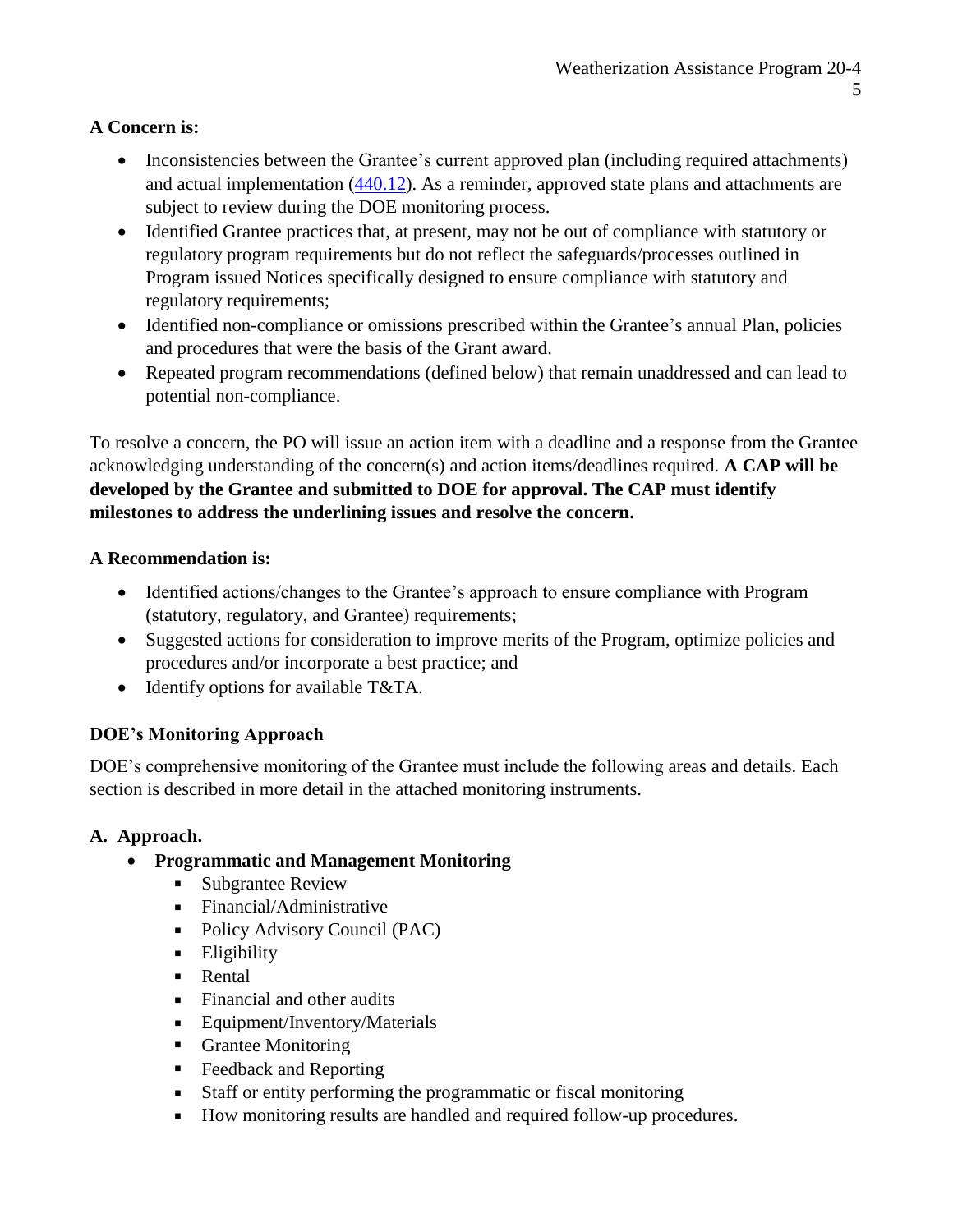### **Technical Monitoring**

- **Energy Audits**
- Field Work
- **Health & Safety**
- Training  $&$  Technical Assistance
- **Equipment/Inventory/Materials**
- Staff or entity performing the monitoring

## **Subgrantee Monitoring (includes both Programmatic & Management and Technical)**

- Program Overview (Client File Review, Work Orders, etc.)
- **Financial/Administration**
- **Inventory**
- **Energy Audits**
- $\blacksquare$  Oualifications & Training
- **Weatherization of Units**
- $\blacksquare$  Health & Safety
- Quality Management Assurance
- Staff or entity performing the monitoring
- How monitoring results are handled and required follow-up procedures

### **Financial Monitoring**

- Financial Management/Accounting Systems and Operations
- **Audits**
- Payroll/Personnel
- Vehicles and Equipment
- Procurement
- Sub-awards/Subgrantee Monitoring
- $\blacksquare$  Invoicing
- **Records Retention**
- Staff or entity performing the monitoring
- How monitoring results are handled and required follow-up procedures

The monitoring plan section (Section V.8.3) within the annual WAP Application Plan is required to include the following areas:

- Types of monitoring (Programmatic & Management and Technical) and a plan outlining skills/training/credentials required of those individuals assigned to monitor the WAP.
	- Details on how the Grantee monitors are funded is this supported through Grantee Administration or T&TA? If T&TA, what percentage of funds is directed toward Grantee monitoring effort?
	- Language related to how the Grantee ensures the Subgrantee final inspections are performed by Quality Control Inspector (QCI) [\(WPN 15-4, Section 3\)](https://www.energy.gov/eere/wipo/downloads/wpn-15-4-quality-work-plan-requirement-update-0).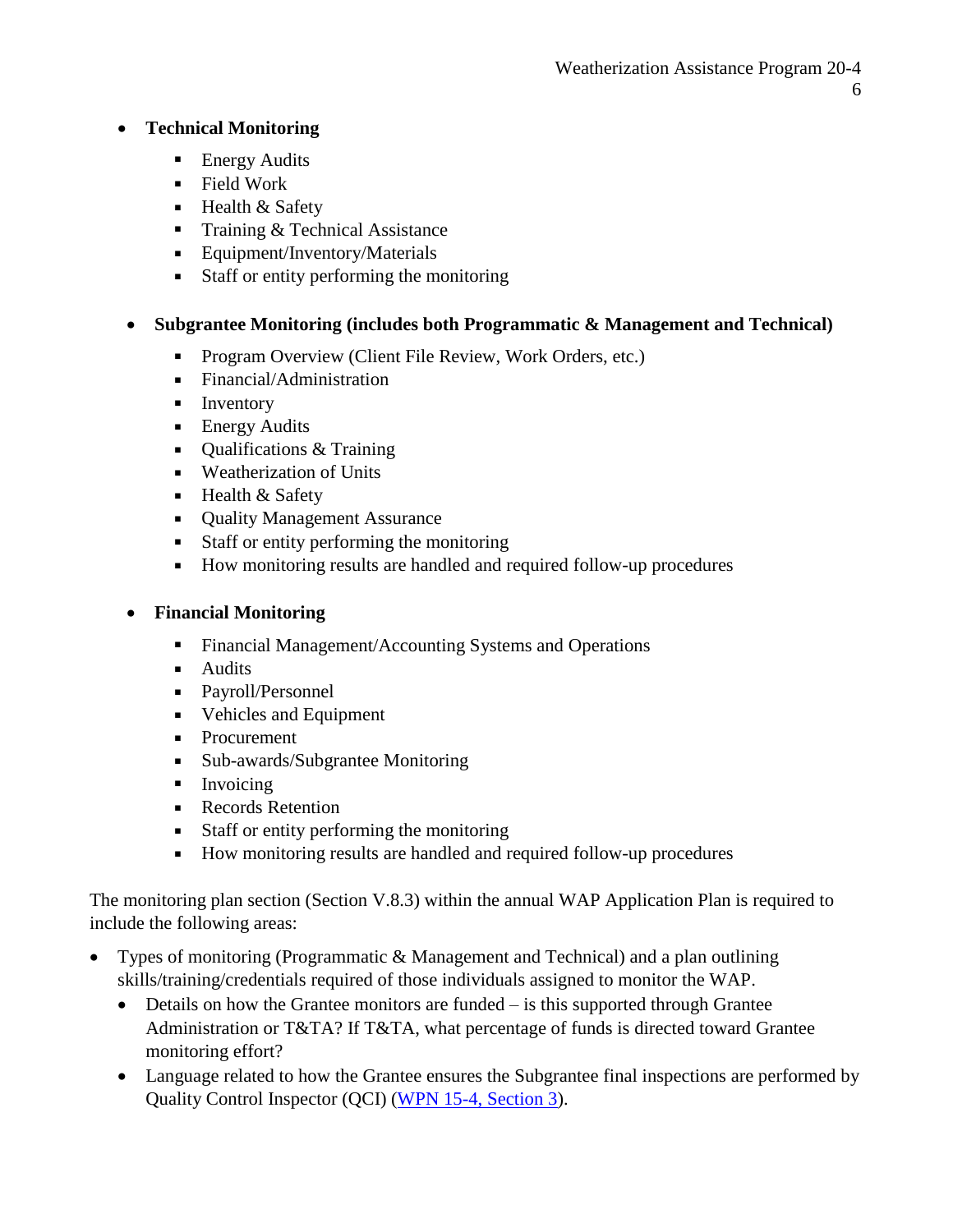- Details on how Grantee monitoring is effective in ensuring work performed (audits, installations, inspections) and are being performed by individuals properly trained.
- An outline of the Grantee's monitoring schedule, detailing frequency and timing for the current year. DOE suggests using the [WAP Monitoring Planning & Reporting Template](https://www.energy.gov/eere/wipo/videos/wap-training-monitoring-planning-and-reporting-template) to submit your monitoring schedule.
	- o Administrative/Programmatic (annually)
	- o Technical monitoring (at least annually)
- Clear language on how the Grantee addresses areas where corrective actions are needed.
- The process a Grantee follows to discipline and/or remove a Subgrantee from the Program.

### **Grantee Monitoring of Subgrantees**

In accordance with [10 CFR 440.23,](https://www.ecfr.gov/cgi-bin/text-idx?SID=a3d581d53e3699f080adc5cb266d518e&mc=true&node=se10.3.440_123&rgn=div8) the Grantee has the responsibility to perform monitoring and oversight of the program implementation and work performed by its Subgrantees. Grantees must include a description of its monitoring plan and other required processes (e.g. monitoring schedule, number of units to be monitored, etc.) within their Grantee Application Plan in Section V.8.3 of the Master File to ensure its Subgrantees' quality of work, policies and procedures and adequate financial management controls are sufficient to meet DOE and Grantee requirements.

The Grantee is responsible for executing the activities identified in the Application Plan approved by DOE. This responsibility includes ensuring that grant funds are expended in accordance with all applicable laws and regulations (Federal and State), such as those contained in 10 [CFR 440;](https://www.ecfr.gov/cgi-bin/text-idx?tpl=/ecfrbrowse/Title10/10cfr440_main_02.tpl) applicable OMB circulars; OMB Financial Assistance Rule 2 CFR 200; Weatherization Program Notices, and other procedures that DOE may issue.

**A. Visit.** At a minimum, the Grantee must follow the identified monitoring areas under the Approach section (consistent with addressing the areas DOE reviews during federal monitoring activities) and ensure applicable areas are reviewed within its monitoring process. After the monitoring review is completed, the Grantee must inform the Subgrantee, usually through an exit briefing, on the observations and monitoring assessments (findings, concerns, recommendations, etc.) generated by the monitoring visit. If any Health and Safety issues are found during a visit that present imminent danger to the people in the home, the Grantee must instruct its Subgrantee to immediately resolve the issues. **Sensitive or significant noncompliance findings, such as waste, fraud, or abuse must be reported to the DOE Grantee PO team immediately.**

Within 30 calendar days after each visit, the Grantee must prepare a written report for its Subgrantee that describes the current monitoring assessment (identify any findings, concerns, recommendations, commendations, and best practices) and any corrective actions, if applicable. Subgrantee noncompliance or repeated unresolved findings (based on a minimum of 2 consecutive monitoring visits at a Subgrantee) must be reported immediately to the **Grantee PO team.**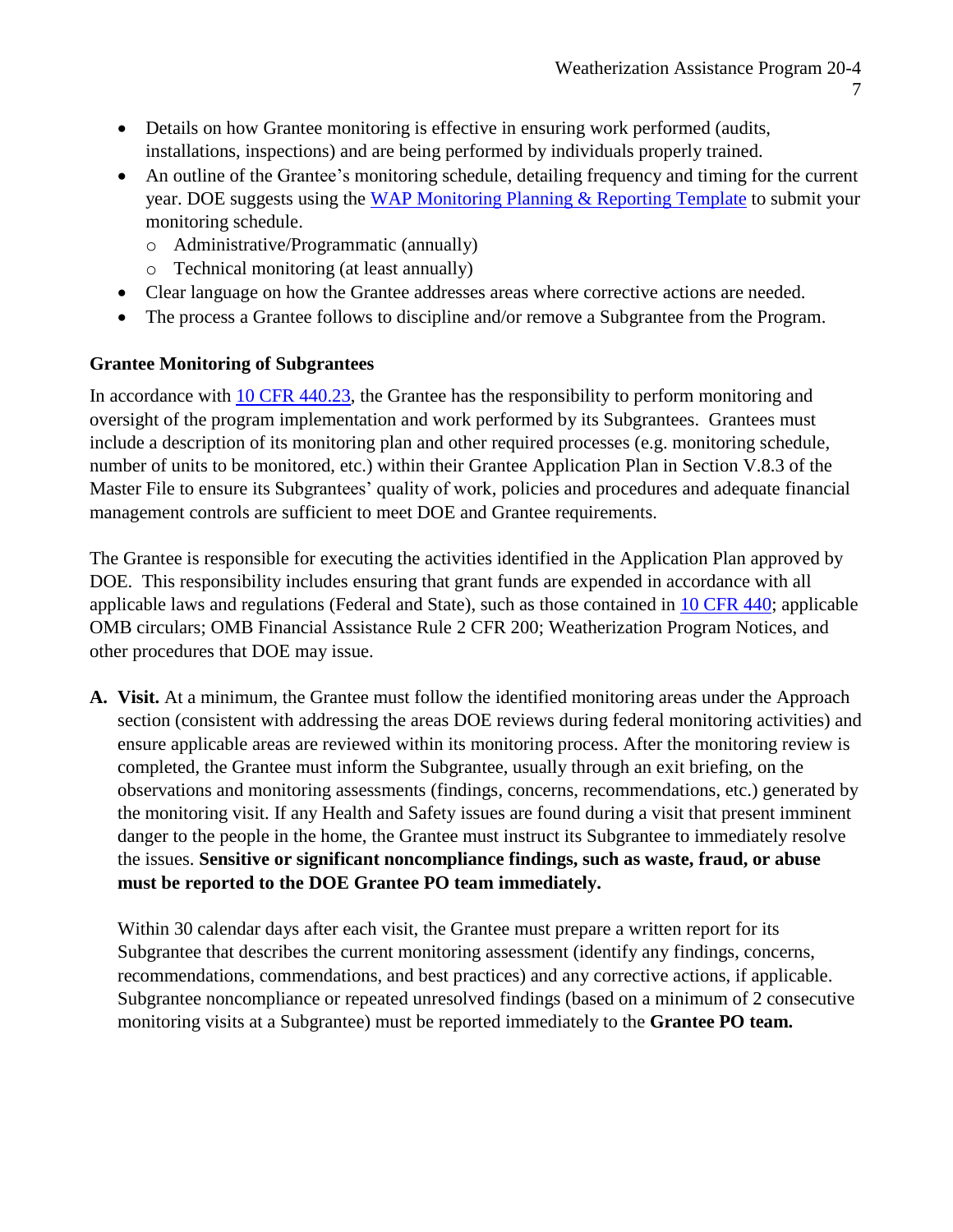**B. Inspections:** Per [WPN 15-4, Section 3,](https://www.energy.gov/eere/wipo/downloads/wpn-15-4-quality-work-plan-requirement-update-0) Grantees are required to follow a DOE prescribed QCI procedure to determine the percentage of units to monitor, ensuring adequate Grantee oversight of the Program being administered. DOE allows Grantees to do one of the following or develop their own quality control inspection policy that must be approved by DOE.

**Independent QCI**: When the Subgrantee's QCI performs only the final quality control inspection, the Grantee must perform reviews of at least 5 percent of each Subgrantee's completed weatherized units (with DOE funds) using an independent QCI. The Grantee must also develop a quality assurance plan that ensures that the individual who is functioning as the QCI is able to consistently perform their final inspection duties in accordance with [WPN 15-4.](https://www.energy.gov/eere/wipo/downloads/wpn-15-4-quality-work-plan-requirement-update-0)

**Independent Energy Auditor/QCI**. When the Energy Auditor performs the energy audit, creates the work order, and performs the final quality control inspection, the Grantee must perform reviews of at least 10 percent of all completed units. The final percentage of inspections will be defined by the Grantee and justification provided to DOE supporting the final number. The Grantee must also develop a quality assurance plan that ensures that the individual who is functioning as both the auditor and the quality control inspector is able to consistently perform both tasks.

Grantees are strongly encouraged to review "in progress" units. While these "in progress" visits do not count towards the required percentage of completed units, it affords the Grantee the opportunity to assess:

- Quality and compliance;
- Appropriate and allowable materials;
- Appropriateness and accuracy of energy audits (no missed opportunities or unallowable measures);
- Comprehensive final inspections;
- Safe work practices, such as lead safe weatherization protocols and OSHA compliance; and
- Other factors that are relevant to onsite work.

If significant deficiencies are discovered, such as health and safety violations, poor quality installation of materials, or major measures missed, then the Grantee must require the Subgrantee to take appropriate corrective action to resolve the outstanding issues in a timely manner. The Grantee must also increase both the frequency and percentage of units monitored (per [WPN 15-4\)](https://www.energy.gov/eere/wipo/downloads/wpn-15-4-quality-work-plan-requirement-update-0) of the Subgrantee until it can be verified that all deficiencies are resolved.

Once deficiencies are corrected and procedures are established to prevent reoccurrence, the Grantee may resume its required sampling percentage per [WPN 15-4](https://www.energy.gov/eere/wipo/downloads/wpn-15-4-quality-work-plan-requirement-update-0) of the Subgrantee's work in subsequent monitoring visits.

By the close of the program year, the Grantee is also required to have completed a review of its latest financial audit. Failure to comply with this requirement is sufficient cause to require special conditions to the grant under [2 CFR 200.207](https://www.ecfr.gov/cgi-bin/text-idx?node=se2.1.200_1207&rgn=div8)**.**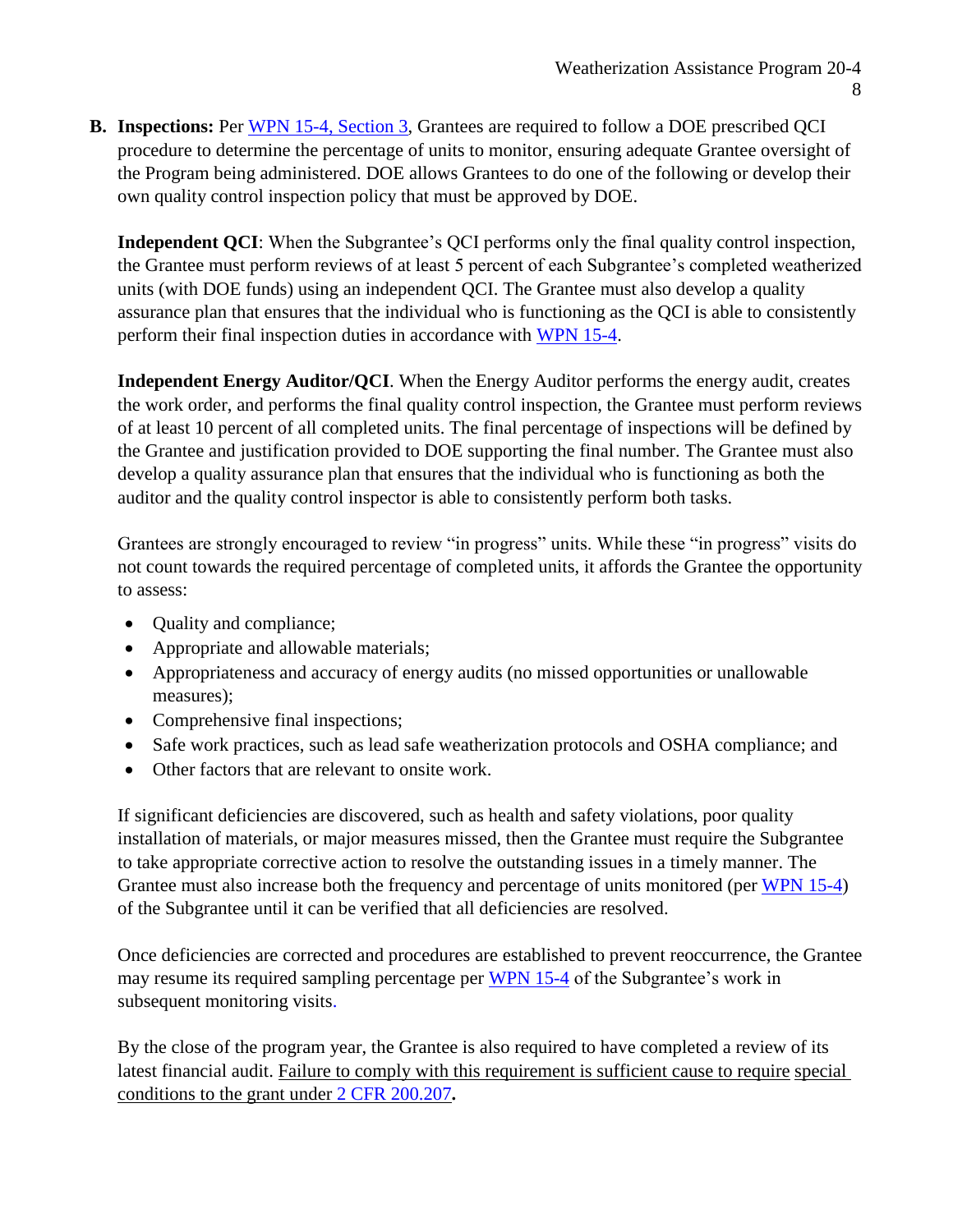#### **Direct Service Grantees**

In instances where the Grantee also serves as the Subgrantee (e.g., Native American tribes, US Territories), the following adjustments apply to the Grantee approach:

- 1) **Programmatic & Management Monitoring**: programmatic, administrative, financial) shall be performed by Grantee Staff or Contractors not involved in dayto-day WAP operations to ensure the same staff are not functioning in the implementation and oversight of the same project.
- 2) **Technical Monitoring**: Since Subgrantees must inspect 100 percent of all production and confirm the quality and completeness of work before reporting the completed unit to the Grantee for reimbursement, per [WPN 15-4, Section 3,](https://www.energy.gov/eere/wipo/downloads/wpn-15-4-quality-work-plan-requirement-update-0) the Grantee is required to either follow a DOE prescribed QCI policy (see page 4) or develop its own quality control inspection policy that must be approved by DOE. **The additional 10 percent monitoring (quality assurance) must be performed by Grantee staff or contractor not associated with the daily operation of the Program**.

If a Direct Service Grantee's Application Plan does not include the items above, its Plan must be updated accordingly. Failure to submit the required reports within the allocated timeframe will result in a hold being placed on grant funds.

**C. Tracking and Analysis.** Results of Grantee's monitoring of its Subgrantees, including, financial reviews, must be tracked by the Grantee to final resolution. The Program requires the tracking record developed by the Grantee to include, but not be limited to: findings, concerns, recommendations, commendations, and best practices, deliverables, T&TA provided, and resolutions.

Annually, the Grantee is required to summarize each of its Subgrantees' financial reviews, program monitoring reports, and any outstanding issues and develop a **Subgrantee monitoring analysis overview** that identifies each Subgrantee's needs, strengths, and weaknesses. The results of this monitoring analysis must be considered during annual planning and be available in the Grantee Office for review during DOE onsite monitoring visits.

**D. Reporting.** A narrative report including successes and significant problems must be reported to DOE in the *Annual T&TA, Monitoring, and Leveraging Report*. Only those official visits that would normally be reported to DOE, not routine day-to-day activities, are required. The annual report is due annually, 30 calendar days after the end of the reporting period. At a minimum, the monitoring report must include the following items: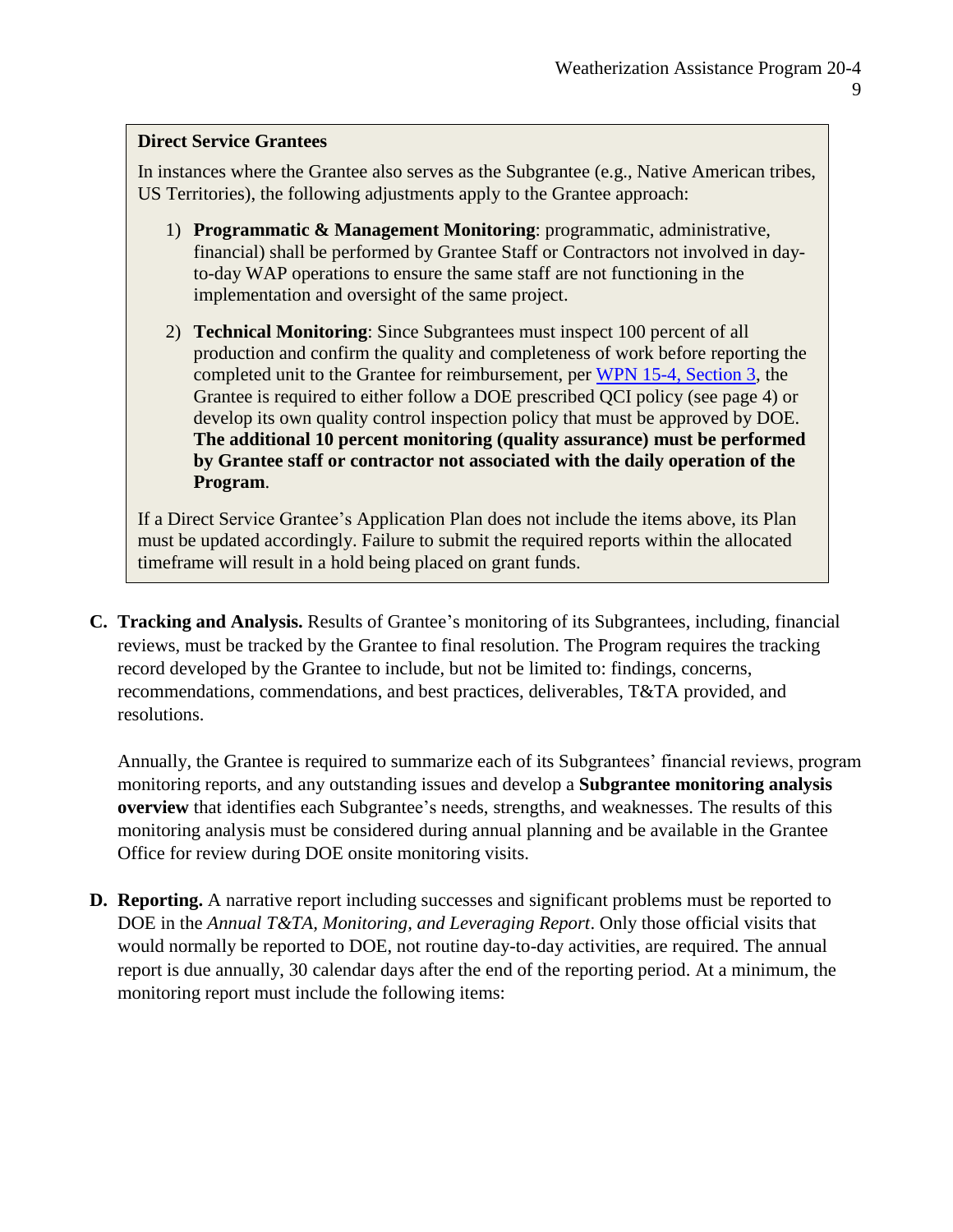- Subgrantees monitored;
- Any major findings (waste, fraud, and abuse) and resolutions;
- Trends with respect to findings, concerns or other issues;
- Identified T&TA needs can use the *[WAP T&TA Planning and Reporting Template](https://www.energy.gov/sites/prod/files/2019/08/f65/TTA%20Planning%20and%20Reporting%20Template_0_0.xlsm)*. Use of the template is voluntary but the information requested there in is mandatory;
	- Programmatic/Administrative;
	- **Technical:**
	- Financial:
- Subgrantees that are considered high risk and plan on how to resolve; and
	- Subgrantees considered high risk for other programs or program management (e.g. LIHEAP; financial issues, etc.); and
- Outcome activities involving T&TA and monitoring training.

If a Grantee's *Annual T&TA, Monitoring, and Leveraging Report* does not include the items above, its report will be rejected and must be updated accordingly. Failure to submit the required information within the allocated timeframe may result in a hold being placed on the Grantee's grant funds.

# **Direct Service Grantees – Annual T&TA, Monitoring & Leveraging Report**

In instances where the Grantee also serves as the Subgrantee (e.g., Native American tribes, US Territories), the following adjustments apply to the Grantee's reporting requirements:

- A narrative report including successes and significant problems must be reported to DOE in the *Annual T&TA, Monitoring, and Leveraging Report*.
- Only those official visits that would normally be reported to DOE, not routine day-to-day activities, are required.
- The annual report is due annually, 30 calendar days after the end of the reporting period.

**Monitoring:** Overview of the completed units and any missed opportunities, installation concerns or training needs.

**Training & Technical Assistance:** The Grantee must identify the training and/or technical assistance required by staff to complete their job tasks.